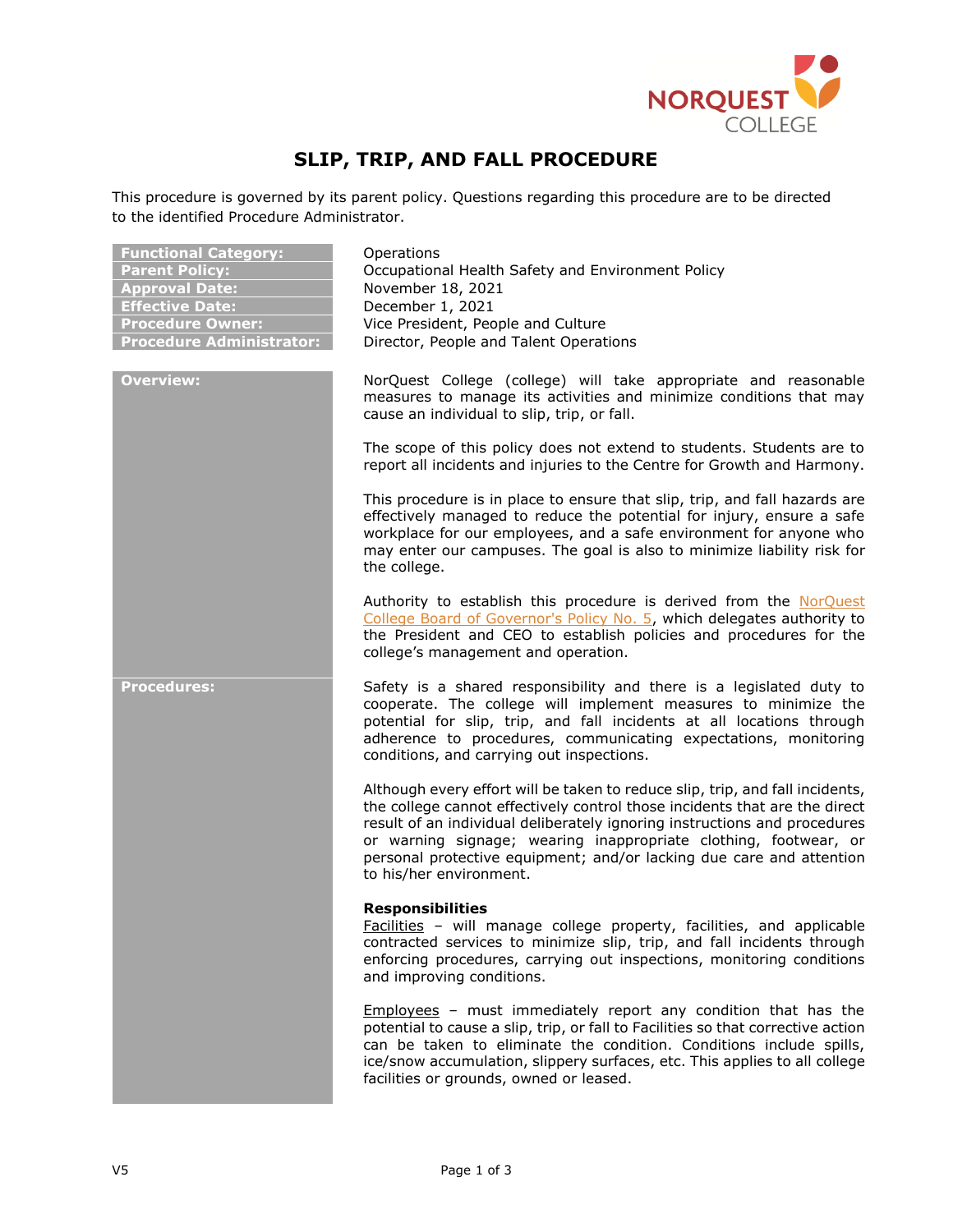

#### **Reporting and Notification of Slips and Falls** Internal

- Employees are expected to notify their supervisor of anyone who has slipped, tripped, or fallen or to report a slip, trip, or fall hazard.
- Employees who fall due to a slippery surface or other condition must notify their supervisor immediately.
- Supervisor must notify the Norquest Occupational Health & Safety (OHS) Consultant,
- Supervisor must notify the NorQuest WCB administrator if the worker is injured

### External

- If an injury results in admission to hospital, or fatality, it must be reported to Alberta Occupational Health and Safety (OHS) as soon as possible. To report, call the Alberta OHS Contact Centre at  $1$ -[866-415-8690.](tel:+18664158690)
	- o The OHS Consultant will be responsible to notify Alberta OHS.
- The supervisor must contact NorQuest's WCB administrator as an injury must be reported to the Worker's Compensation Board (WCB) by completing an Employer['s Report of](https://www.wcb.ab.ca/assets/pdfs/employers/c040_instn.pdf) Injury Form within 72 hours if the injury results in:
	- Lost time or the need to modify work beyond the date of the accident, death, or permanent disability.
	- o A disabling or potentially disabling disease or condition caused by occupational exposure or activity.
	- o The need for medical or mental health treatment beyond first aid.
	- o Incurring medical aid expenses (i.e. dental treatment, eye glass repair).

## **Review of Incidents and Investigations**

Investigations involving employees will be led by the supervisor with assistance from the OHS Consultant.

In support of an investigation of a slip, trip, or fall incident the following documents will be required.

- Take photos, immediately, of the area, obstacle or surface that may have caused the incident, and where possible photos of the footwear worn by the person who fell.
- Complete an [incident investigation report](https://theq.norquest.ca/getattachment/Departments/Policies-and-Regulatory-Compliance/Public-Wiki/Occupational-Health-and-Safety-Toolkit/Incident-Investigation-Form-V2.docx.aspx?lang=en-US) including: particulars, witnesses, date and time, and any other information that may have been contributing factors to the incident (weather, lighting, clothing/footwear, slippery conditions, inattention of the individual, etc.).
- Statements from any witnesses to the incident will be obtained and recorded.
- Obtain a weather condition report from Environment Canada (for exterior incidents or where weather conditions may be a factor).
- Collect any other relevant data that may be used in support of the investigation.
- Ensure an **[Employer's Report of Injury Form](https://www.wcb.ab.ca/assets/pdfs/employers/c040_instn.pdf)** is completed, and submitted to WCB, if the injury meets reporting requirements-listed above